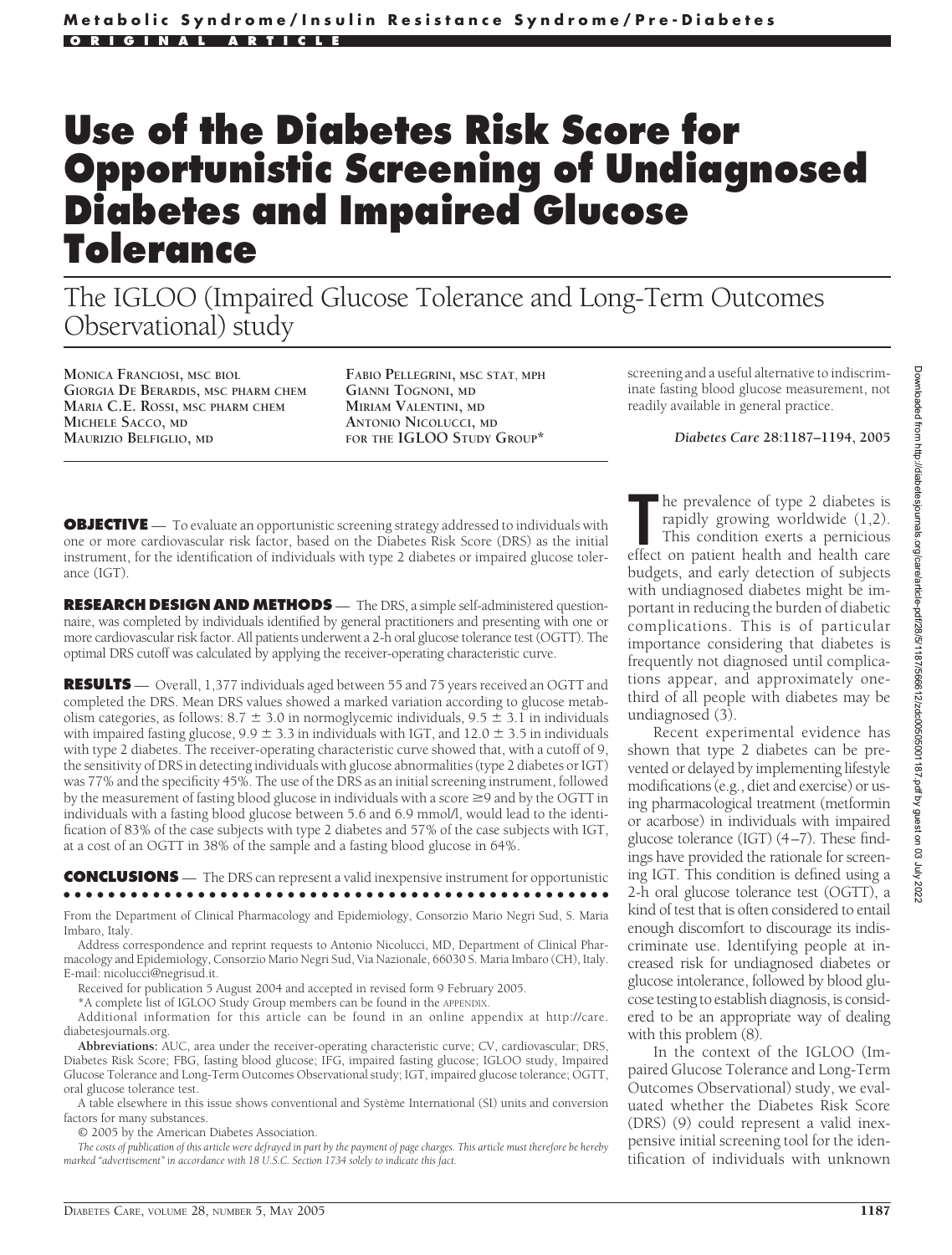diabetes or glucose intolerance. The DRS was tested in the context of an opportunistic screening strategy, applied by general practitioners to individuals with one or more cardiovascular (CV) risk factor attending their offices.

We also tested the effectiveness of a three-step screening strategy to identify individuals with undiagnosed diabetes or IGT, while reducing the number of those needing an OGTT. This strategy was based on the DRS as the initial screening instrument, followed by the measurement of fasting blood glucose (FBG) and the execution of OGTT in selected subgroups.

# **RESEARCH DESIGN AND**

**METHODS** — The IGLOO study is a multicenter prospective cohort study aimed at estimating the prevalence of IGT and unknown diabetes in individuals with one or more CV risk factor and assessing the 5-year incidence of type 2 diabetes and CV events, according to their baseline CV and metabolic risk profile. The presented data refer to the crosssectional validation of a screening strategy based on the DRS.

The study population was represented by men and women aged between 55 and 75 years, without a history of CV events (angina, myocardial infarction, percutaneous transluminal balloon coronary angioplasty/coronary artery bypass graft, heart failure, transient ischemic attack, stroke, peripheral vascular disease or limb bypass surgery, or percutaneous angioplasty) and with one or more of the following CV risk factors: family history of premature CV events (definite myocardial infarction or sudden death before 55 years of age in father or other male firstdegree relative or before 65 years of age in mother or other female first-degree relative), hypertension (>140 mmHg systolic or >90 mmHg diastolic or on antihypertensive medication), dyslipidemia (total cholesterol  $\geq$ 220 mg/dl or LDL cholesterol  $\geq 160$  mg/dl or HDL cholesterol 40 mg/dl or on lipid-lowering therapy), left ventricular hypertrophy with strain pattern defined per electrocardiogram (Sokolow and Lyon criteria or Cornell criteria), or smoking (current cigarette smoking or an individual who has quit smoking <12 months before inclusion). Presence of the metabolic syndrome was defined according to Adult Treatment Panel III criteria (10).

Consecutive patients up to a maximum of 30 individuals who attended the general practitioners' offices for a routine visit and met the eligibility criteria were identified. All patients were referred to a diabetes outpatient clinic to perform an OGTT, with determination of venous plasma glucose, fasting and 2 h after the ingestion of 75 g glucose. Immediately after being drawn, all samples were centrifuged, and aliquots were prepared within 1 h of collection. Plasma aliquots were stored at  $-20^{\circ}$ C and then transferred on dry ice to the core laboratory (Servizio di Patologia Clinica, Ospedale di Desio, Milano) for central core laboratory analysis. Aliquots were frozen at  $-80^{\circ}$ C until conduction of the analyses. Plasma glucose was analyzed using the enzymatic colorimetric method GOD-PAP on a Modular Analyzer (Roche Diagnostics). Coefficients of variation were 2.3 and 1.9% for fasting and postload glucose tests, respectively. At study entry, general practitioners collected clinical information for all enrolled patients and asked them to complete the DRS questionnaire before being referred to the diabetes clinic for the OGTT. All patients gave written informed consent before their participation in the study. Local ethical committees approved the protocol.

## **DRS**

The original version of the questionnaire was developed to characterize individuals according to their future risk of developing type 2 diabetes (9). Furthermore, the authors have evaluated the usefulness of the DRS in detecting asymptomatic diabetes in a cross-sectional setting.

The DRS is a simple fast self-administered questionnaire (a copy of the DRS is provided at http://care.diabetesjournals. org). It is based on the presence of wellknown diabetes risk factors; in particular, the questionnaire collected information about age, BMI, waist circumference, use of blood pressure medication, history of high blood glucose, physical activity, and daily consumption of vegetables, fruits, or berries. The DRS system does not need clinical data collected by physicians. The score ranges between 0 and 20, and a cut point of 9 best identifies individuals at higher risk of developing type 2 diabetes, with a sensitivity of 0.78–0.81 and a specificity of 0.76–0.77. For the detection of prevalent diabetes, the sensitivity of DRS was 0.76–0.77, the specificity was

0.66–0.67, the positive predictive value was 0.07–0.12, and the negative predictive value was 0.98–0.99 (9).

## Statistical analysis

The statistical analysis was performed using the SPSS statistical software release 10.1 (SPSS, Chicago, IL).

Patients' characteristics according to DRS classes were compared using the Kruskal-Wallis one-way ANOVA for continuous variables and the  $\chi^2$  test for categorical variables. Sensitivity (percentage of individuals with undiagnosed type 2 diabetes or glucose abnormalities who had a positive screening test), specificity (percentage of individuals without undiagnosed type 2 diabetes or glucose abnormalities who had a negative screening test), and predictive values were calculated for the different tests. The positive predictive value was calculated as the proportion of individuals with a positive test who had type 2 diabetes or glucose abnormalities, whereas the negative predictive value represents the proportion of individuals with a negative test without type 2 diabetes or glucose abnormalities. Because predictive values strongly depend on the prevalence of the target disorder, we also calculated positive and negative likelihood ratios. The positive likelihood ratio is the ratio of true-positive rate to false-positive rate and indicates how much more likely a positive test is to be found in an individual with, as opposed to an individual without, the condition. The negative likelihood ratio is the ratio of false-negative to true-negative rate and indicates how likely a negative test is to be found in an individual with, as opposed to an individual without, the condition. The higher the positive likelihood ratio, and the lower the negative likelihood ratio, the more the test is able to discriminate people with and without the condition of interest. The 95% CIs for sensitivity, specificity, predictive values, and likelihood ratios were also estimated (11).

To determine the optimal DRS cutoff for the detection of type 2 diabetes and glucose abnormalities, we calculated the receiver-operating characteristic curves by plotting the sensitivity of the test versus the false-positive rate  $(1 - \text{specific} - \text{)}$ ity). The cutoff is chosen to maximize the true-positive rate while minimizing the false-positive rate (12). The area under the receiver-operating characteristic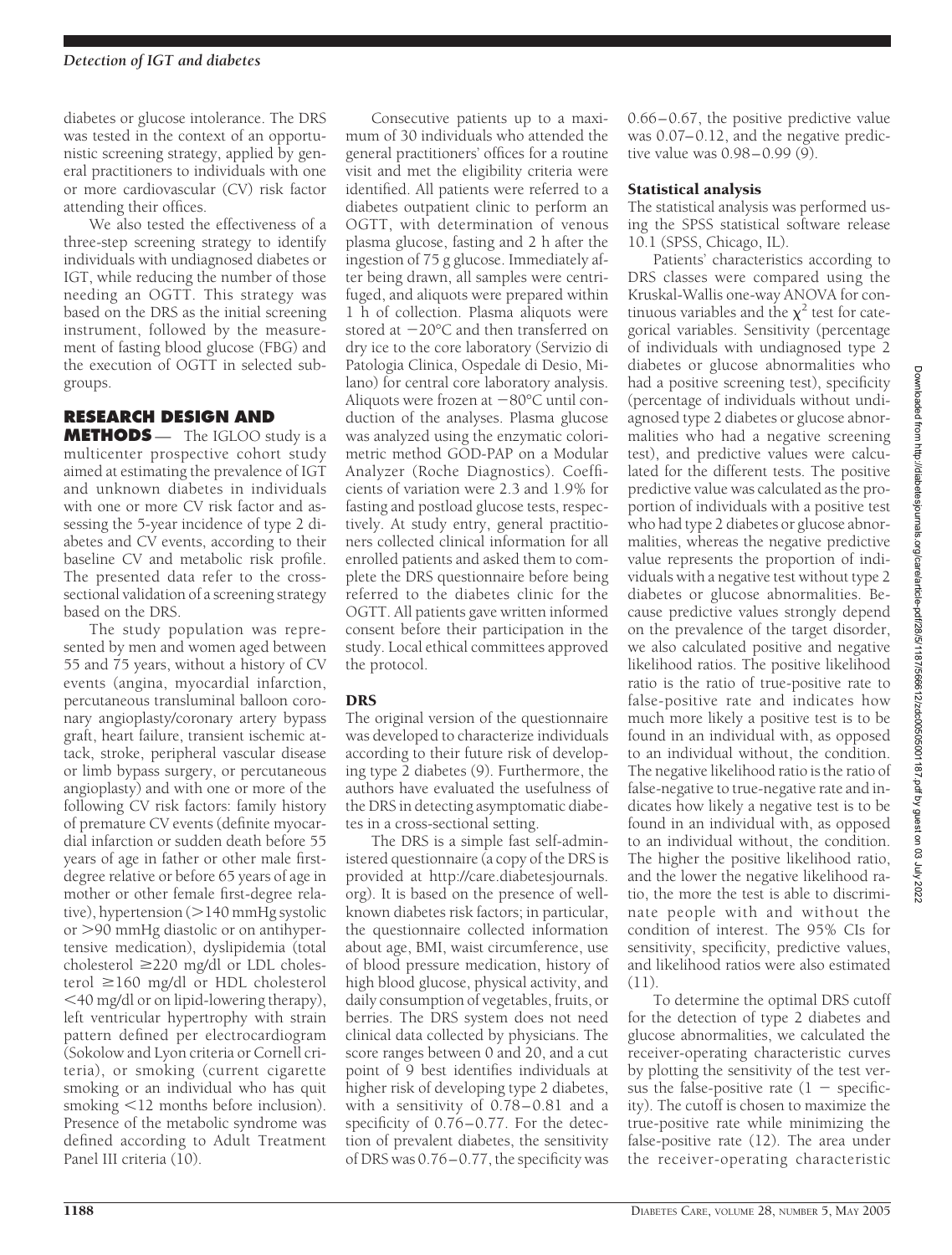curve (AUC) with its 95% CIs was also estimated. The AUC quantifies how well the test correctly distinguishes a subject with diabetes or glucose abnormalities from a subject without the condition; the larger the area under the curve, the better the performance of the test.

All the tests were performed using the World Health Organization 1999 criteria (13) for the definition of type 2 diabetes and IGT as the gold standard.

To evaluate the likely behavior of the proposed screening strategies in populations with a lower prevalence of glucose abnormalities (IGT  $+$  type 2 diabetes), we modeled their effectiveness in terms of number of cases detected and costs when applied in populations with a prevalence of 20, 10, and 5%. These analyses were performed under the plausible assumption that the sensitivity and the specificity of any screening strategy are not affected by the prevalence of the target condition in the population being screened (12).

We only estimated the direct costs of laboratory tests, with reference to the published Italian health care system fees (€7.59 for OGTT and €3.87 for FBG).

**RESULTS** — Overall, 1,840 individuals were recruited by 109 general practitioners; of the patients enrolled, 210 did not undergo the OGTT, 217 did not fill in the DRS questionnaire, and 36 lacked both pieces of information, leaving a total of 1,377 patients who could be evaluated (74.5%).

Patients excluded from the analyses did not differ from those included in terms of age, BMI, waist circumference, systolic and diastolic blood pressure, levels of cholesterol and triglycerides, presence of hypertension, dyslipidemia, family history of premature coronary heart disease, smoking habits, and presence of metabolic syndrome. Patients not included were less often men (45.6 vs. 51.7%;  $P = 0.02$ ) and were more likely to present with left ventricular hypertrophy  $(13.1 \text{ vs. } 8.9\%, P = 0.009)$  than those included.

Patient characteristics are reported in Table 1. Overall, 54.9% of the patients showed some forms of glucose metabolism alteration; in particular, 15.4% of the patients had impaired fasting glucose (IFG), 11.1% had IGT, 11.0% had IGT and IFG, and 17.4% had diabetes. According to the recent American Diabetes Association criteria, a more stringent FBG

value (5.6 mmol/l) is indicated to define normoglycemia (14). If the new American Diabetes Association criteria were applied, the proportion of patients with IGT classified as normal would decrease to 21.6%; on the other hand, 55.7% of the subjects classified as normal with the World Health Organization criteria would have IFG, and the overall proportion of individuals classified as normal would fall to 32.1%.

We found a strong correlation between DRS classes, as defined in the original article by Lindström and Tuomilehto (9), and CV risk factor distribution (Table 1). In particular, the prevalence of all the components of the metabolic syndrome tended to dramatically increase with increasing DRS values. On the other hand, individuals with lower DRS values showed higher total cholesterol levels and were more often smokers than individuals with higher DRS values.

Mean DRS values showed a marked variation according to glucose metabolism categories, as follows:  $8.7 \pm 3.0$  in normoglycemic individuals,  $9.5 \pm 3.1$  in individuals with IFG,  $9.9 \pm 3.3$  in individuals with IGT,  $10.3 \pm 3.3$  in individuals with IFG and IGT, and  $12.0 \pm 3.5$  in individuals with type 2 diabetes (*P* 0.0001).

The receiver-operating characteristic curve showed that a cutoff of 9 ensured the best balance between true-positive and false-positive rates. In fact, with a cutoff of 9, the sensitivity of DRS in detecting individuals with glucose abnormalities was 77%, whereas the specificity was 45%  $(AUC = 0.67; 95\% CI 0.64 - 0.70)$ . The sensitivity and specificity for the detection of type 2 diabetes alone, with the cut point of 9, were 86 and 41%, respectively  $(AUC = 0.72; 95\% CI 0.68 - 0.76).$ Therefore, despite the high prevalence of glucose metabolism alterations in our study sample, a cutoff of 9 had a negative predictive value of 76% for glucose abnormalities and 93% for type 2 diabetes (Table 2).

As for FBG, in our sample, an FBG  $\geq 6.1$  mmol/l had a sensitivity of 92% and a specificity of 68% for the diagnosis of type 2 diabetes, whereas for the diagnosis of glucose abnormalities, the sensitivity was 68% and the specificity 75%. With an FBG cutoff of 5.6 mmol/l, the sensitivity for the diagnosis of type 2 diabetes was 97% and the specificity was 38%, whereas for the diagnosis of glucose abnormalities,

the sensitivity was 86% and the specificity was 44%.

The combined use of FBG and DRS values led to an improvement in the detection rate of unknown diabetes and glucose abnormalities (Table 2). In particular, using the DRS in combination with an FBG cutoff of  $\geq 6.1$  mmol/l led to an increase in sensitivity, which reached 99% for the diagnosis of type 2 diabetes and 90% for the diagnosis of glucose abnormalities (both tests negative), whereas the specificity was 78% for the diagnosis of type 2 diabetes and 84% for the diagnosis of glucose abnormalities (both tests positive). The negative predictive value, when both tests were negative, was 99% for the diagnosis of type 2 diabetes and 85% for the diagnosis of glucose abnormalities. When we adopted the FBG cutoff level of  $\geq$ 5.6 mmol/l, the sensitivity was further improved (100% for the diagnosis of type 2 diabetes and 95% for glucose abnormalities), but the specificity decreased to 59% for the detection of type 2 diabetes and 65% for glucose abnormalities. The negative predictive value, when both tests were negative, was 100% for the diagnosis of type 2 diabetes and 88% for the diagnosis of glucose abnormalities.

The likelihood of finding both tests positive was more than three times higher in the presence of a glucose abnormality, when using an FBG cutoff of 6.1 mmol/l, whereas the likelihood of finding both tests negative was five times higher for individuals without glucose abnormalities when using an FBG cutoff of 5.6 mmol/l.

Based on our results, we hypothesized different screening strategies to be applied to high-risk individuals. The first is based on FBG testing in all patients, the second on the administration of the DRS as an initial screening tool, with FBG measured only in individuals with a score  $\geq 9$ . As a third step, we further differentiated the need for OGTT according to two different levels of FBG (i.e., OGTT performed in individuals with FBG between 6.1 and 6.9 mmol/l or FBG between 5.6 and 6.9 mmol/l). A strategy based on the DRS as an initial screening instrument, with FBG measured only in individuals with a score  $\geq$ 9, and an OGTT performed in individuals with an FBG value  $\geq 5.6$ mmol/l would lead to the identification of 83% of cases of unknown diabetes and 57% of cases of IGT. This strategy would require the measurement of FBG in 64%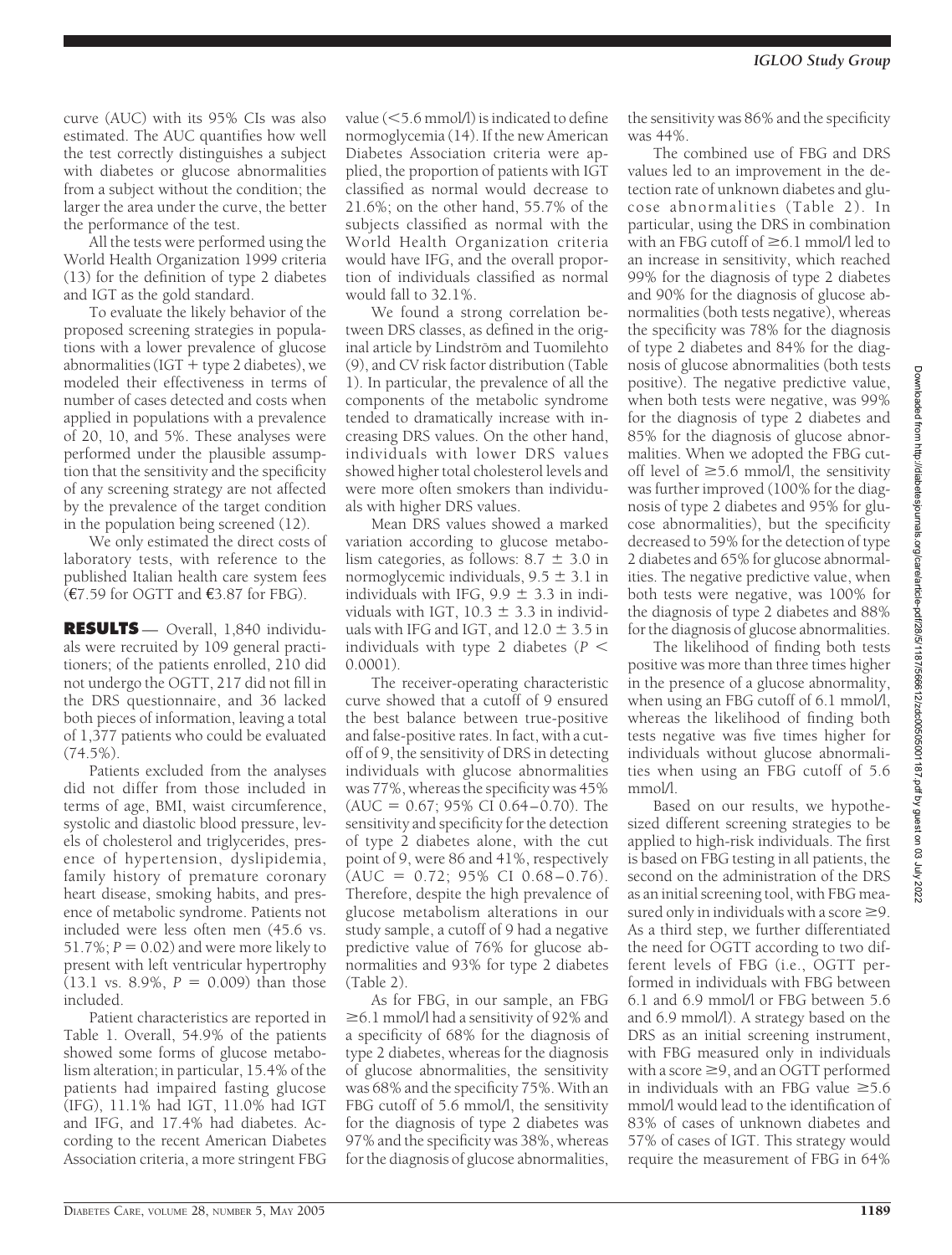#### **Table 1—***Patient characteristics according to DRS classes*

|                                                | Overall          |                          |                  | <b>DRS</b>       |                  |                  |
|------------------------------------------------|------------------|--------------------------|------------------|------------------|------------------|------------------|
|                                                | sample           | Score 0-3                | Score 4-8        | Score 9-12       | Score 13-20      | $\boldsymbol{P}$ |
| n                                              | 1,377            | 49                       | 447              | 655              | 226              |                  |
| Men                                            | 712 (51.7)       | 26(53.1)                 | 240 (53.7)       | 336 (51.3)       | 110 (48.7)       | 0.7              |
| Age (years)                                    | $62.4 \pm 5.3$   | $62.6 \pm 5.3$           | $62.0 \pm 5.3$   | $62.6 \pm 5.3$   | $62.9 \pm 5.3$   | 0.1              |
| BMI                                            |                  |                          |                  |                  |                  |                  |
| Men                                            | $28.2 \pm 6.4$   | $23.4 \pm 1.2$           | $25.6 \pm 2.2$   | $29.4 \pm 8.3$   | $30.8 \pm 3.8$   | < 0.0001         |
| Women                                          | $27.3 \pm 4.6$   | $21.1 \pm 2.4$           | $24.4 \pm 2.7$   | $28.1 \pm 3.9$   | $31.6 \pm 4.7$   | < 0.0001         |
| Waist circumference (cm)                       |                  |                          |                  |                  |                  |                  |
| Men                                            | $100.6 \pm 11.7$ | $87.3 \pm 5.9$           | $93.3 \pm 9.9$   | $104.0 \pm 9.5$  | $109.3 \pm 10.7$ | < 0.0001         |
| Women                                          | $91.8 \pm 12.1$  | $73.0 \pm 5.2$           | $83.1 \pm 8.5$   | $95.1 \pm 9.4$   | $102.1 \pm 11.1$ | < 0.0001         |
| Triglycerides (mmol/l)                         | $1.54 \pm 0.87$  | $1.23 \pm 0.51$          | $1.44 \pm 0.78$  | $1.58 \pm 0.92$  | $1.69 \pm 0.91$  | < 0.0001         |
| Total cholesterol (mmol/l)                     | $5.8 \pm 0.98$   | $5.80 \pm 0.94$          | $5.92 \pm 0.93$  | $5.84 \pm 1.02$  | $5.68 \pm 0.97$  | 0.03             |
| HDL cholesterol (mmol/l)                       | $1.42 \pm 0.36$  | $1.52 \pm 0.40$          | $1.48 \pm 0.37$  | $1.40 \pm 0.36$  | $1.33 \pm 0.32$  | < 0.0001         |
| LDL cholesterol (mmol/l)                       | $3.72 \pm 0.87$  | $3.72 \pm 0.86$          | $3.77 \pm 0.84$  | $3.73 \pm 0.90$  | $3.60 \pm 0.84$  | 0.1              |
| Systolic blood pressure (mmHg)                 | $138.3 \pm 15.1$ | $126.4 \pm 19.2$         | $133.9 \pm 13.2$ | $141.2 \pm 15.0$ | $141.0 \pm 15.1$ | < 0.0001         |
| Diastolic blood pressure (mmHg)                | $84.0 \pm 7.8$   | $80.3 \pm 6.2$           | $82.0 \pm 7.5$   | $85.1 \pm 7.6$   | $85.6 \pm 8.0$   | < 0.0001         |
| Blood glucose (mmol/l)                         |                  |                          |                  |                  |                  |                  |
| Fasting                                        | $6.07 \pm 1.19$  | $5.66 \pm 0.53$          | $5.77 \pm 0.92$  | $6.09 \pm 1.05$  | $6.71 \pm 1.78$  | < 0.0001         |
| 2 h postload                                   | $7.70 \pm 3.04$  | $6.63 \pm 1.80$          | $6.74 \pm 2.16$  | $7.81 \pm 2.90$  | $9.53 \pm 4.11$  | < 0.0001         |
| Waist circumference                            |                  |                          |                  |                  |                  |                  |
| Men $\geq$ 102 cm; women $\geq$ 88 cm          |                  |                          | 74(16.6)         |                  |                  |                  |
|                                                | 680 (49.4)       | $\mathcal{O}$            |                  | 419 (64.0)       | 187 (82.7)       | < 0.0001         |
| Cardiovascular risk factors                    |                  |                          |                  |                  |                  |                  |
| Hypertension                                   | 835 (60.8)       | 8(16.3)                  | 173 (38.8)       | 468 (71.8)       | 186 (82.3)       | < 0.0001         |
| Dyslipidemia                                   | 925(67.5)        | 41(83.7)                 | 325 (73.0)       | 409(62.7)        | 150 (66.7)       | 0.0003           |
| Smoking                                        | 288 (20.9)       | 9(18.4)                  | 120(26.9)        | 121(18.5)        | 38(16.8)         | 0.003            |
| Family history (CV events)                     | 171(12.4)        | 8(16.3)                  | 52(11.6)         | 90(13.7)         | 21(9.3)          | 0.3              |
| Left ventricular hypertrophy                   | 123(8.9)         | 1(2.0)                   | 21(4.7)          | 67(10.2)         | 34(15.0)         | < 0.0001         |
| Glucose metabolism                             |                  |                          |                  |                  |                  |                  |
| <b>NGT</b>                                     | 621(45.1)        | 29(59.2)                 | 268(60.0)        | 269(41.1)        | 55(24.3)         |                  |
| <b>IFG</b>                                     | 212(15.4)        | 7(14.3)                  | 68 (15.2)        | 112(17.1)        | 25(11.1)         |                  |
| IGT                                            | 153(11.1)        | 8(16.3)                  | 42(9.4)          | 78 (11.9)        | 25(11.1)         | < 0.0001         |
| $IGT + IFG$                                    | 152(11.0)        | 3(6.1)                   | 38(8.5)          | 79(12.1)         | 32(14.2)         |                  |
| Type 2 diabetes                                | 239(17.4)        | 2(0.8)                   | 31(7.0)          | 117(17.9)        | 89 (39.4)        |                  |
| Number of components of metabolic<br>syndrome* |                  |                          |                  |                  |                  |                  |
| $\mathcal{O}$                                  | 123(8.9)         | 19 (38.8)                | 83 (18.6)        | 17(2.6)          | 4(1.8)           |                  |
| 1                                              | 322 (23.4)       | 19(38.8)                 | 159(35.6)        | 127(19.4)        | 17(7.5)          |                  |
| $\overline{2}$                                 | 430 (31.2)       | 10(20.4)                 | 136 (30.4)       | 227 (34.7)       | 57(25.2)         | < 0.0001         |
| 3                                              | 309 (22.4)       | 1(2)                     | 49 (11.0)        | 173 (26.4)       | 86 (38.1)        |                  |
| $\overline{4}$                                 | 130(9.4)         |                          | 20(4.5)          | 73(11.1)         | 37(16.4)         |                  |
| 5                                              | 63(4.6)          |                          |                  | 38(5.8)          | 25(11.1)         |                  |
| Number of CV risk factors                      |                  |                          |                  |                  |                  |                  |
| 1                                              | 596 (44.0)       | 29(61.7)                 | 234(53.8)        | 264(40.7)        | 69 (30.9)        |                  |
| $\overline{2}$                                 |                  | 16(34.0)                 | 157(36.1)        | 279 (43.0)       |                  | < 0.0001         |
| 3                                              | 561 (41.4)       | 2(4.3)                   |                  | 91(14.0)         | 109 (48.9)       |                  |
|                                                | 168(12.4)        |                          | 36(8.3)          |                  | 39(17.5)         |                  |
| $\geq 4$                                       | 29(2.1)          | $\overline{\phantom{0}}$ | 8(1.8)           | 15(2.3)          | 6(2.7)           |                  |

Data are means  $\pm$  SE or *n* (%). \*According to the Adult Treatment Panel III criteria. NGT, normal glucose tolerance.

of the patients and an OGTT in 38%. On the other hand, a strategy based on FBG measurement in all individuals and the performance of OGTT in those with an  $FBG \geq 5.6$  mmol/l would allow the identification of 97% of type 2 diabetic subjects and 78% of individuals with IGT, but 56% of the patients should undergo an oral test. The yield of the different screening strategies is summarized in Table 3, where we report the results obtained in the IGLOO population as well as those deriving from the simulations based on different scenarios, with a prevalence

of glucose abnormalities ranging between 5 and 20%. From the table it emerges that the best compromise between number of cases detected and cost per case detected is represented by the screening strategy using the DRS as initial instrument, with an FBG performed in individuals with a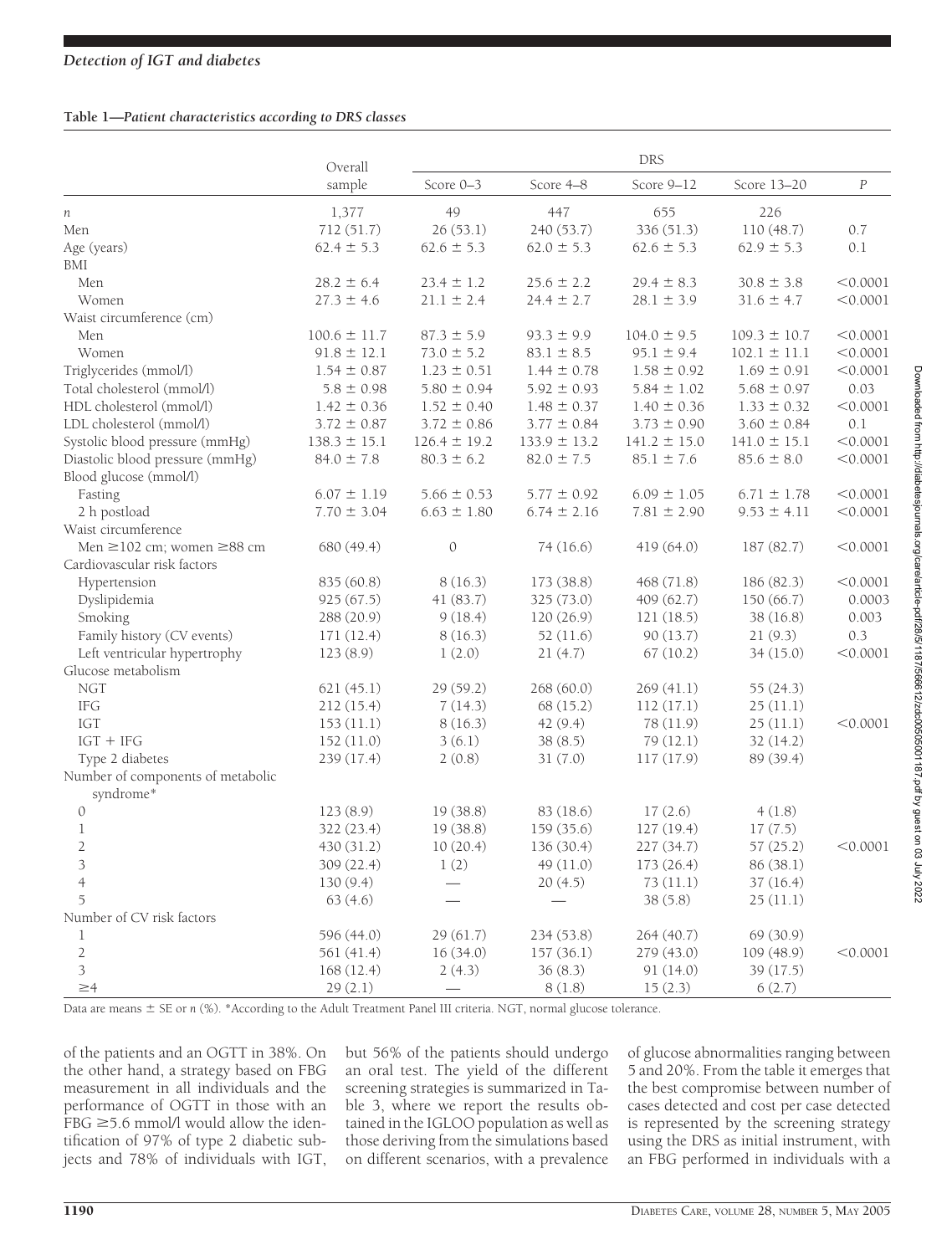|                          | Sensitivity         | Specificity         | predictive value<br>Positive | predictive value<br>Negative | likelihood ratio<br>Positive | likelihood ratio<br>Negative |
|--------------------------|---------------------|---------------------|------------------------------|------------------------------|------------------------------|------------------------------|
| Diabetes                 |                     |                     |                              |                              |                              |                              |
| DRS > 9                  | $0.86(0.82-0.91)$   | $0.41(0.38 - 0.44)$ | $0.23(0.21 - 0.26)$          | 0.93(0.9)<br>$1 - 0.96$      | 1.45 (1.35-1.56)             | $0.34(0.25 - 0.47)$          |
| FBG $\geq$ 5.6 mmol/l    | $0.97(0.95 - 0.99)$ | $0.38(0.35 - 0.41)$ | $0.25(0.22-0.28)$            | $0.98(0.97 - 1.0)$           | 1.57 (1.49-1.65)             | $0.08(0.04 - 0.16)$          |
| FBG $\geq 6.1$ mmol/l    | $0.92(0.88 - 0.95)$ | $0.68(0.65 - 0.71)$ | $0.38(0.34 - 0.41)$          | $0.97(0.96-0.99)$            | 2.86 (2.61-3.14)             | $0.12(0.08 - 0.12)$          |
| $DS + FBC \ge 6.1$ mnol/ |                     |                     |                              |                              |                              |                              |
| <b>Both positive</b>     | $0.79(0.74 - 0.84)$ | $0.78(0.76 - 0.81)$ | $0.43(0.39 - 0.48)$          | $0.95(0.93 - 0.96)$          | $3.63(3.19 - 4.12)$          | $0.27(0.21 - 0.34)$          |
| Both negative            | $(001 - 260)$ 660   | $0.30(0.28 - 0.33)$ | $0.23(0.20 - 0.26)$          | $(0.99(0.98 - 1.00))$        | $1.42(1.36 - 1.48)$          | $0.04(0.01-0.13)$            |
| DRS + FBG > 5.6 annol    |                     |                     |                              |                              |                              |                              |
| <b>Both positive</b>     | $0.83(0.79 - 0.88)$ | $0.59(0.56 - 0.62)$ | $0.30(0.27 - 0.34)$          | 0.94(0.95)<br>$3 - 0.96$     | 2.04 (1.87-2.23)             | $0.28(0.21 - 0.38)$          |
| Both negative            | 1.001               | $0.20(0.17 - 0.22)$ | $0.21(0.18 - 0.23)$          | 1.00                         | $1.25(1.21 - 1.28)$          |                              |
| Diabetes or IGT          |                     |                     |                              |                              |                              |                              |
| DRS > 9                  | $0.77(0.74 - 0.81)$ | $0.45(0.41 - 0.48)$ | $0.48(0.44 - 0.51)$          | $0.76(0.71 - 0.79)$          | 1.40 (1.29-1.51)             | $0.51(0.43-0.61)$            |
| FBG $\geq$ 5.6 mmol/l    | $0.86(0.84 - 0.89)$ | $0.44(0.41 - 0.48)$ | $0.50(0.47 - 0.54)$          | $0.83(0.8 - 0.87)$           | 1.55 (1.45-1.67)             | $0.3(0.24 - 0.38)$           |
| FBG $\geq 6.1$ mmol/     | $0.68(0.64 - 0.72)$ | 0.75 (0.72-0.78)    | $0.64(0.60-0.68)$            | $0.78(0.75 - 0.81)$          | 2.68 (2.35-3.05)             | $0.43(0.37 - 0.49)$          |
| $DS + FBC \ge 6.1$ mmol/ |                     |                     |                              |                              |                              |                              |
| <b>Both positive</b>     | $0.55(0.51-0.59)$   | $0.84(0.81 - 0.86)$ | $0.69(0.64 - 0.73)$          | $0.74(0.71 - 0.77)$          | 3.35 (2.83-3.98)             | $0.54(0.49-0.59)$            |
| Both negative            | $0.90(0.88 - 0.93)$ | $0.78(0.76 - 0.81)$ | $0.48(0.45-0.51)$            | 0.85 (0.8)<br>$1 - 0.89$     | $1.40(1.32 - 1.49)$          | $0.27(0.21 - 0.36)$          |
| DRS + FBG ≥5.6 cmmoM     |                     |                     |                              |                              |                              |                              |
| <b>Both positive</b>     | $0.69(0.65 - 0.73)$ | $0.65(0.62-0.69)$   | $0.56(0.53-0.60)$            | $0.76(0.73 - 0.79)$          | $1.98(1.78-2.21)$            | $0.48(0.42-0.55)$            |
| Both negative            | $0.95(0.93 - 0.97)$ | $0.24(0.21 - 0.27)$ | $0.55(0.42-0.48)$            | $0.88(0.84 - 0.92)$          | $1.24(1.19-1.30)$            | $0.21(0.14-0.31)$            |
| Data are value (95% CI). |                     |                     |                              |                              |                              |                              |

**Table 2—***Performance of DRS and FBG, alone or in combination, for the identification of diabetes and glucose abnormalities (diabetes or*

 *IGT)*

DRS score ≥9 and an OGTT performed in individuals with an FBG between 5.6 and 7 mmol/l. Furthermore, the difference in cost per case detected in favor of DRS as the initial screening tool tended to increase as the prevalence of the target condition decreased.

**CONCLUSIONS** — Recent evidence from several randomized trials, showing that diabetes can be prevented or delayed by lifestyle modification or pharmacological interventions in individuals with IGT, has provided the rationale for screening IGT. To avoid unnecessary costs and the inconvenience related to glucose oral tests, it is of primary importance to identify high-risk patients more likely to benefit from the OGTT results.

While several strategies have been developed for the identification of individuals at higher risk of having or developing diabetes (15–20), only a few studies have addressed the problem of also identifying those with asymptomatic hyperglycemia requiring clinical intervention (21,22). In particular, in the Atherosclerosis Risk in Communities (ARIC) study, a clinical detection rule was developed that, associated with FPG and/or OGTT, led to the detection of 86.3% of the cases of diabetes and 52.4% of the cases of IGT, with 39.6% of the patients needing an OGTT (assuming that patients with IFG needed to be reclassified) (21). The major limitations of this approach are related to the inclusion of African-American ethnicity, which limits its use in non-U.S. settings, and the complexity of the clinical detection rules, which make its use particularly difficult in general practice.

Our data show that the DRS, initially validated in a Finnish population, can represent a simple and valid tool, even in a Mediterranean population. Interestingly, the same cutoff identified in the Finnish population for the prediction of type 2 diabetes development was also able to discriminate cross-sectionally those individuals who were more likely to present glucose abnormalities.

To be used as an initial screening tool, an instrument should have sufficient sensitivity to avoid too many patients being classified as normal despite the presence of the disease. In our study, the questionnaire was tested in patients with one or more CV risk factor; despite the very high pretest probability of disease, a cutoff of 9 had a sensitivity of 86% and a negative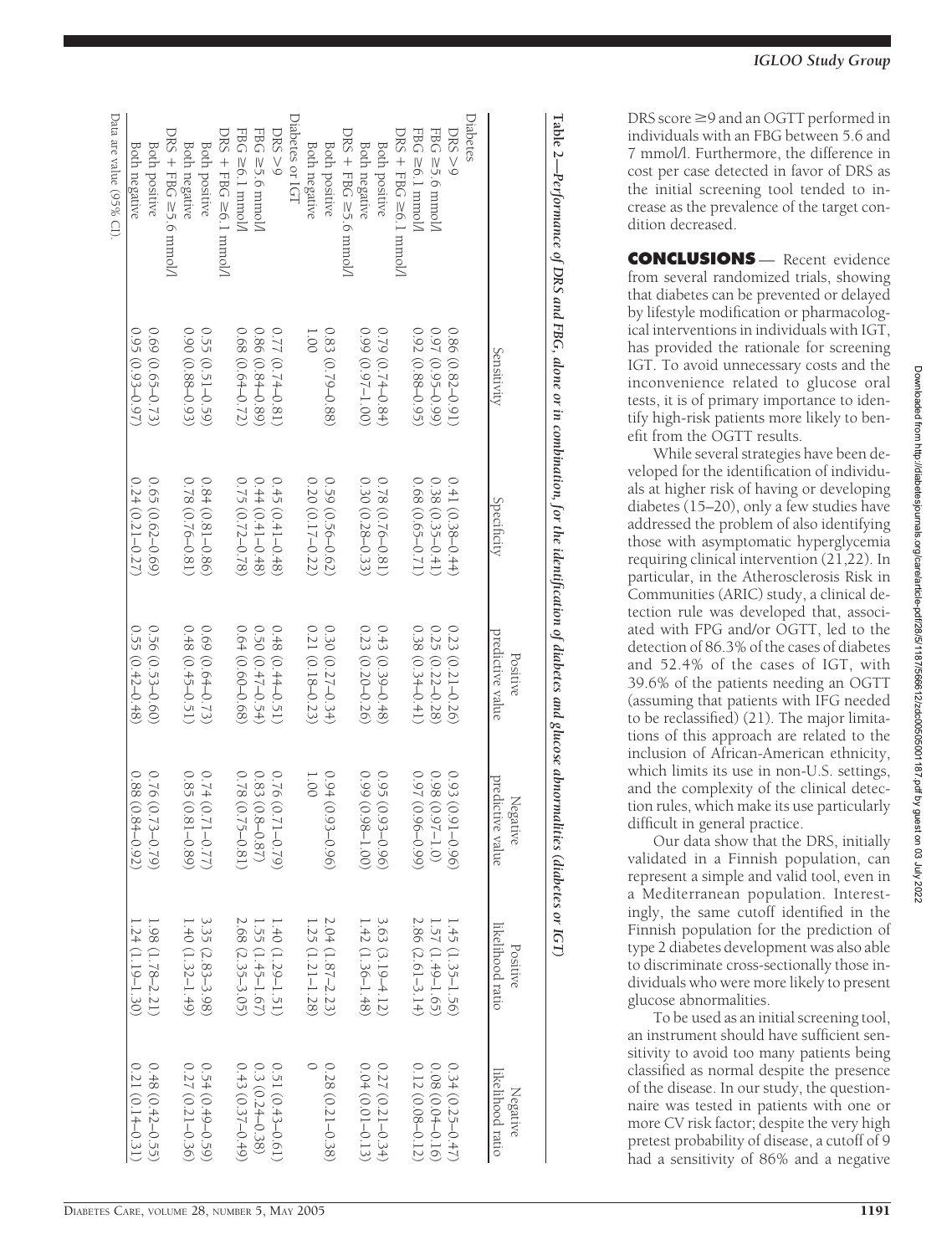|                                                                                                                                                                                                                             | type 2 diabetes<br>detected $[n(%)]$<br>Cases of $IGT +$ | measurements<br>performed (n)<br>FBG | performed<br>OGTTS<br>$\binom{n}{k}$ | measurements<br>detected(n)<br>per case<br>FBG | detected (n)<br>per case<br>OGTTS | Total cost<br>(Euros) | Cost per case<br>detected<br>(Euros) |
|-----------------------------------------------------------------------------------------------------------------------------------------------------------------------------------------------------------------------------|----------------------------------------------------------|--------------------------------------|--------------------------------------|------------------------------------------------|-----------------------------------|-----------------------|--------------------------------------|
| IGLOO population: prevalence of IGT + type 2<br>diabetes = $39.5\%$                                                                                                                                                         |                                                          |                                      |                                      |                                                |                                   |                       |                                      |
| FBG, if $5.6 \leq$ FBG $\leq$ 7 mmol/l, then OGTT                                                                                                                                                                           | 344 (87)                                                 | 1,000<br>1,000                       | 558                                  | $2.9$<br>3.7                                   | 1.6                               | 8,105.2               | 23.56                                |
| FBG, if $6.1 <$ FBG $<$ 7 mmol/l, then OGTT                                                                                                                                                                                 | 269 (68)                                                 |                                      | 300                                  |                                                | $\Box$                            | 6,147                 | 22.85                                |
| DRS; if DRS $\geq$ 9, then FBG; if 5.6 $\lt$ FBG $\lt$ 7<br>mmol/l, then OGTT                                                                                                                                               | 273 (69)                                                 | 640                                  | 380                                  | 2.4                                            | 1.4                               | 5,361                 | 19.6                                 |
| DRS; if DRS $\geq$ 9, then FBG; if 6.1 $\lt$ FBG $\lt$ 7<br>mmol/1, then OGTT                                                                                                                                               | 217 (55)                                                 | 640                                  | 210                                  | 2.9                                            | $\Box$                            | 4,070.7               | 18.75                                |
| Prevalence of IGT + type 2 diabetes = 20%                                                                                                                                                                                   |                                                          |                                      |                                      |                                                |                                   |                       |                                      |
| FBG, if $5.6 <$ FBG $<$ 7 mmol/l, then OGTT                                                                                                                                                                                 | 174 (87)                                                 |                                      | 558                                  | 5.7                                            | 3.2                               | 8,105.2               | 46.58                                |
| FBG, if $6.1 <$ FBG $<$ 7 mmol/l, then OGTT                                                                                                                                                                                 | 136 (68)                                                 | 1,000<br>1,000<br>590                | 280                                  | 7.4                                            | 2.0                               | 5,995.2               | 44.08                                |
| DRS; if DRS $\geq$ 9, then FBG; if 5.6 $\lt$ FBG $\lt$ 7                                                                                                                                                                    | 138 (69)                                                 |                                      | 360                                  | 4.3                                            | 2.6                               | 5,015.7               | 36.35                                |
| mmol/, then OGTT                                                                                                                                                                                                            |                                                          |                                      |                                      |                                                |                                   |                       |                                      |
| DRS; if DRS $\geq$ 9, then FBG; if 6.1 $\lt$ FBG $\lt$ 7                                                                                                                                                                    | 110(55)                                                  | 590                                  | 190                                  | 54                                             | 1.7                               | 3,725.4               | 33.86                                |
| mmol/l, then OGTT                                                                                                                                                                                                           |                                                          |                                      |                                      |                                                |                                   |                       |                                      |
| Prevalence of IGT + type 2 diabetes = 10%                                                                                                                                                                                   |                                                          |                                      |                                      |                                                |                                   |                       |                                      |
| FBG, if $5.6 <$ FBG $<$ 7 mmol/l, then OGTT                                                                                                                                                                                 | 87 (87)                                                  |                                      | 556                                  | 11.5                                           | 6.4                               | 8,090                 | 92.99                                |
| FBG, if 6.1 <fbg<7 l,="" mmol="" ogtt<="" td="" then=""><td>68 (68)</td><td>1,000<br/>1,000<br/>570</td><td>270</td><td><math display="inline">14.7</math></td><td>3.9</td><td>5,919.3</td><td>87.05<br/>70.47</td></fbg<7> | 68 (68)                                                  | 1,000<br>1,000<br>570                | 270                                  | $14.7$                                         | 3.9                               | 5,919.3               | 87.05<br>70.47                       |
| DRS; if DRS $\geq$ 9, then FBG; if 5.6 $\lt$ FBG $\lt$ 7                                                                                                                                                                    | 69 (69)                                                  |                                      | 350                                  | 8.3                                            | $\overline{5}$ .                  | 4,862.4               |                                      |
| mmol/l, then OGTT                                                                                                                                                                                                           |                                                          |                                      |                                      |                                                |                                   |                       |                                      |
| DRS; if DRS $\geq$ 9, then FBG; if 6.1 $\lt$ FBG $\lt$ 7                                                                                                                                                                    | 55 (55)                                                  | 570                                  | 180                                  | 10.4                                           | 3.2                               | 3,572.1               | 64.95                                |
| mmol/l, then OGTT                                                                                                                                                                                                           |                                                          |                                      |                                      |                                                |                                   |                       |                                      |
| Prevalence of IGT + type 2 diabetes = $5\%$                                                                                                                                                                                 |                                                          |                                      |                                      |                                                |                                   |                       |                                      |
| FBG, if $5.6 <$ FBG $<$ 7 mmol/l, then OGTT                                                                                                                                                                                 | 44 (87)                                                  | 000                                  | 557                                  | 23.0                                           | 12.8                              | 8,097.6               | 184.04                               |
| FBG, if $6.1 \leq$ FBG $\leq$ 7 mmol/l, then OGT1                                                                                                                                                                           | 34 (68)                                                  | 1,000                                | 260                                  | 29.4                                           |                                   | 5,843.4               | 171.86                               |
| $DRS$ ; if $DRS \geq 9$ , then $FBG$ ; if $5.6 < PBG < 7$                                                                                                                                                                   | 35 (69)                                                  | 560                                  | 350                                  | 16.3                                           | $7.7$<br>10.1                     | 4,823.7               | 137.82                               |
| mmol/l, then OGTT                                                                                                                                                                                                           |                                                          |                                      |                                      |                                                |                                   |                       |                                      |
| DRS; if DRS $\geq$ 9, then FBG; if 6.1 $\lt$ FBG $\lt$ 7                                                                                                                                                                    | 28 (55)                                                  | 560                                  | 170                                  | 20.4                                           | 6.2                               | 3,457.5               | 123.48                               |
| mmol/l, then OGTT                                                                                                                                                                                                           |                                                          |                                      |                                      |                                                |                                   |                       |                                      |

## *Detection of IGT and diabetes*

Estimates refer to 1,000 individuals screened.

Estimates refer to 1,000 individuals screened.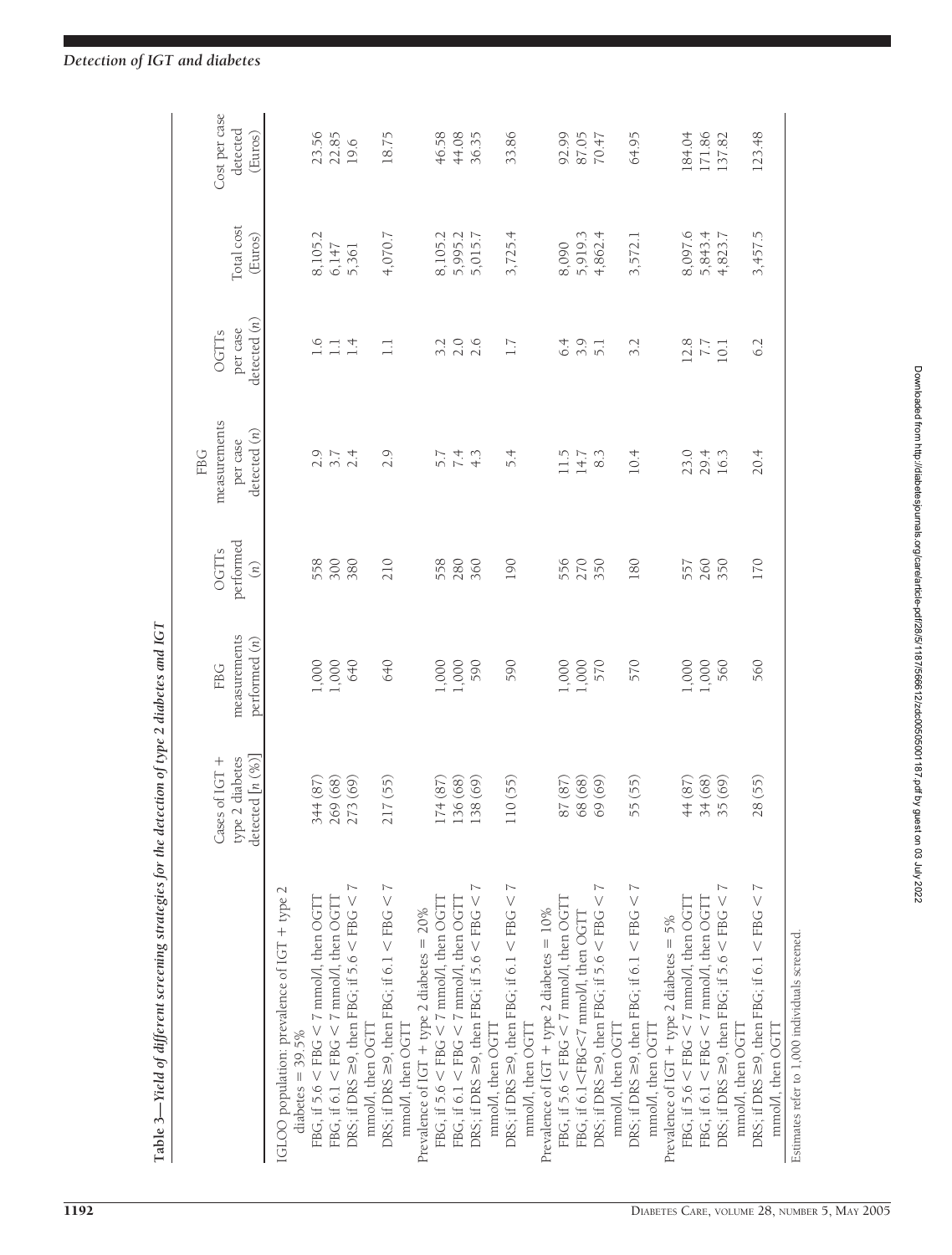predictive value of 93% for undiagnosed diabetes, whereas for glucose abnormalities, the sensitivity and the negative predictive values were 77 and 76%, respectively. Therefore, it is reasonable to assume that the negative predictive value of the test be even greater when applied to a population with lower pretest probability of the disease. When applied in combination with an FPG cutoff of 6.1 mmol/l, the test also showed acceptable specificity (78% for the detection of type 2 diabetes and 84% for glucose abnormalities).

The use of the DRS as an initial screening instrument, followed by the measurement of FBG in individuals with a score  $\geq$ 9 and by the OGTT in individuals with an FBG between 5.6 and 6.9 mmol/l, would lead to the identification of 83% of the cases of unknown diabetes and 57% of IGT cases, at a cost of an OGTT in 38% of the sample and an FBG in 64%. Therefore, the yield of this strategy would be almost identical to that obtained in the ARIC study (21), but with a much simpler and less expensive approach, considering that only two-thirds of the patients needed the FBG measurement with our strategy. It is important to note that the same detection rate would be obtained with a strategy using an FBG measurement as the initial step, followed by an OGTT in individuals with an FBG of 6.1– 6.9 mmol/l. Nevertheless, the cost per case detected of this strategy would be higher than that based on the DRS as the initial screening instrument. The highest detection rate would be obtained using the FBG measurement as a first step and applying an OGTT to individuals with an FBG between 5.6 and 6.9 mmol/l. This strategy would allow the identification of 97% of the cases of type 2 diabetes and 78% of the cases of IGT, but 56% of the individuals would require an OGTT, and the cost per case detected would therefore increase proportionally. The best strategy to apply in a specific setting will thus depend on the resources available, as well as on the possibility to test FBG in all the patients. When FBG cannot be easily measured, the DRS can represent a valid and inexpensive alternative. It can be particularly useful as an instrument for opportunistic screening in general practice, since the measurement of FBG is not readily available in many general practitioners' offices. In these circumstances, considering that referring a patient to an

external laboratory is costly and timeconsuming, filling in the DRS may encourage an individual who gets a high value to have his or her blood glucose measured.

Finally, study limitations need to be discussed. First of all, patients were identified among those attending general practitioners offices and thus represent a situation similar to opportunistic screening, rather than population screening. Furthermore, they were selected on the basis of their CV risk profile, and only individuals in a restricted age range (i.e., 55–75 years) were included. Therefore, the generalizability of our findings could be limited.

As a second point, as in almost all published studies, we defined cases of diabetes and IGT on the basis of a single measurement, rather than using the repeated measurement required for a clinical diagnosis. Therefore, the yield of the different strategies in terms of cases detected could be overestimated.

In conclusion, our study shows that a very simple and inexpensive questionnaire, completed without any specific measurements and applied to individuals with one or more CV risk factor, performs well in identifying individuals at higher risk of unknown diabetes or IGT. When used in combination with FBG, the questionnaire allowed the identification of the vast majority of individuals with type 2 diabetes and  $>50\%$  of those with IGT, while limiting the rate of those requiring an OGTT. It can thus represent a valuable tool for opportunistic screening in general practice. Whether the questionnaire performs equally well in populations at lower risk of diabetes and IGT remains to be proven.

**Acknowledgments**— This study was supported by Novartis Farma S.p.A.–Origgio, Varese, Italy.

## **APPENDIX**

### The IGLOO Study Group

Writing committee: Monica Franciosi, Giorgia De Berardis, Maria C.E. Rossi, Michele Sacco, Maurizio Belfiglio, Fabio Pellegrini, Gianni Tognoni, Miriam Valentini, Antonio Nicolucci.

Scientific committee: Michele Muggeo, Vittorio Caimi, Fabio Capani, Domenico Cucinotta, Nicola Grimaldi,

Paolo Montanari, Antonio Nicolucci, Gianni Tognoni.

Core laboratory: Paolo Mocarelli, Stefano Signorini.

Coordinating center: Barbara Di Nardo, Sonia Ferrari, Marco Piaggione.

Investigators/diabetologists: L. Gentile, P. Cichero–Asti; P. Di Berardino, C. Di Petta, V. Montani–Atri (TE); M. Poli– Bovolone (VR); J. Grosso, F. De Marco– Castel Di Sangro (AQ); F. Perticone, A. Mattace, M. Vatrano, G. Ventura– Catanzaro; M. Sprovieri, V. Spagnuolo– Cosenza (CS); A. Mastropasqua, P. Marenco, Caruso–Garbagnate Milanese (MI); E. D'ugo, M.R. Squadrone–Gissi (CH); M. Pupillo, A. De Luca, A. Mennucci–Lanciano (CH); M. Tagliaferri, C. Vitale–Larino (CB); L. Sciangula, E. Banfi–Mariano Comense (CO); D. Cucinotta, A. Di Benedetto, M. Previti– Messina; A. Tiengo, A. Avogaro, Bettio, S. De Kreuzenberg–Padova; A. Galluzzo, C. Camilleri, S. Merlino, D. Sinagra– Palermo; V. Provenzano, M. Fleres, L. Spano–Partinico (PA); M. Carnovali, E. Crespi, M. Sommariva, C. Vecchio– Passirana Di Rho (MI); A. Consoli, E. Ciccarone, E. Devangelio, G. Formoso– Pescara; G. Seghieri, L. Alviggi, G. Bardini, A. De Bellis–Pistoia; T. Porro, A. Bianchi, R. Dagani, R. Di Battista, Ferrario, R. Ottaviano–Rho (MI); S. Gambardella, D. Bracaglia (ASL Roma B), G. Testa, D. Giannini, A. Mancini (ASL Roma D)–Roma; G. Monesi, F. Mollo, M. Osti– Rovigo; D. Di Michele, E. Lattanzi, C. Piersanti–Teramo; E. Ghigo, F. Camanni, S. Destefanis, D. Gaia, V. Gasco, M. Maccario - Torino; R. Carretta, F. Fiammengo, R. Gerloni, L. Macaluso–Trieste; P. Donnini, S. Alvaro–Varese; G.B. Ambrosio, C. Leprotti, E. Moro, M. Pais, S. Pianetti– Venezia.

Investigators/general practitioners: A. Garbin–Albignasego (PD); V. Frascone– Alfedena (AQ); P. Marmo–Ariccia (RM); G.F. Munari–Arqua` Polesine (RO); B. Cataldi–Atri (TE); G. Ursini–Basciano (TE); M. Augello–Bollate (MI); M. Braggion–Cadoneghe (PD); A. Baj–Cantello (VA); M. Persia–Castel Di Sangro (AQ); F. Nistico', C.L. Rossi–Catanzaro; G. Quinzii–Celenza Sul Trigno (CH); A. Ferrigato, M.L. Zaramella–Ceneselli (RO); G. Serughetti, D. Sofra–Cinisi (PA); G. Arduino–Cocconato (AT); S. Chiappetta– Cosenza; I. Novarese–Cossombrato (AT); M. Monari–Costa Di Rovigo (RO); I. Cappello–Crespino (RO); L. Lipari–Faro Su